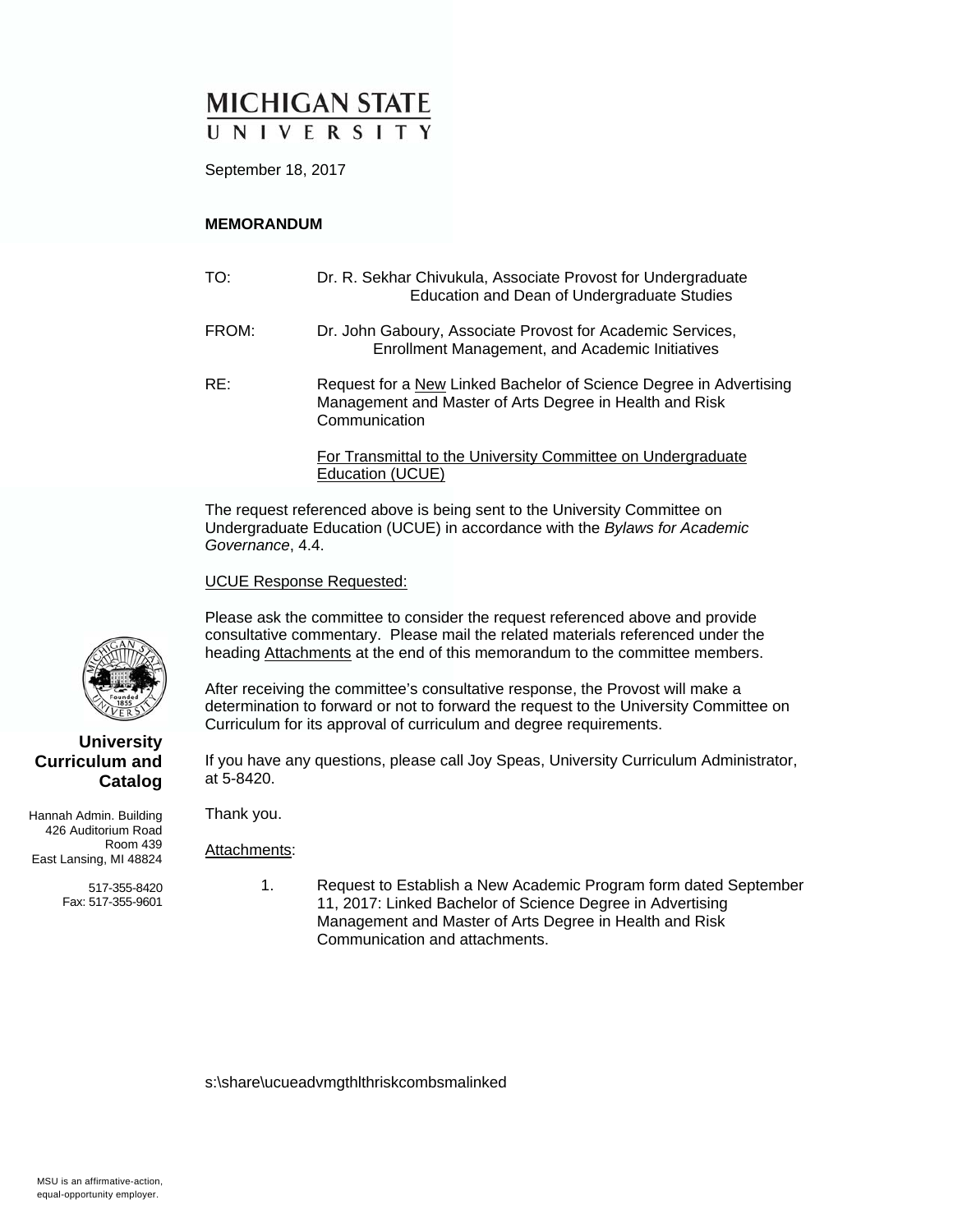### **COLLEGE OF COMMUNICATION ARTS AND SCIENCES**

Request to establish a Linked Bachelor of Science Degree in Advertising Management and Master of  $\mathbf{1}$ Arts Degree in Health and Risk Communication in the Department of Advertising and Public Relations. The University Committee on Undergraduate Education (UCUE) will consider this request. The University Committee on Graduate Studies (UCGS) will consider this request at its October 9, 2017 meeting.

#### Per University policy:

A candidate for a Linked Bachelor's-Master's Degree from Michigan State University may request the application of up to 9 credits toward the master's program for qualifying 400-level and above course work taken at the undergraduate level at Michigan State University or another postsecondary accredited institution of comparable academic quality. The number of approved credits, not to exceed 9, are applied toward the credit requirement of the master's degree. Some colleges with programs that require more than 30 credits for the master's degree may apply more than 9 credits toward the master's degree but not more than 30% of the total number of credits required for the master's degree. Credits applied to the Linked Bachelor's-Master's Program are not eligible to be applied to any other graduate degree program.

a. Add the following statement in the Department of Advertising and Public Relations:

#### **LINKED BACHELOR'S-MASTER'S DEGREE IN HEALTH AND RISK COMMUNICAITON Bachelor of Science Degree in Advertising Management Master of Arts Degree in Health and Risk Communication**

The department welcomes applications from Michigan State University undergraduate Advertising Management majors with at least 86 credits. Admission applications must be made prior to the final semester as an Advertising Management undergraduate. Admission to the program requires a minimum undergraduate grade-point average of 3.50, a statement of goals for the master's degree, Graduate Record Examination scores, at least two letters of recommendation from faculty in the Department of Advertising and Public Relations and an approved program of study for the master's degree at the time of admission. Admission to the Linked Bachelor's-Master's Program allows the application of up to 9 credits toward the master's program for qualifying 400-level and above course work taken at the undergraduate level at Michigan State University or an external accredited institution. The number of approved credits, not to exceed 9, is applied toward the credit requirement of the master's degree. No 400-level courses with a grade lower than 3.0 will count toward the master's degree. Credit obtained from 400-level pass-fail courses and internships will not count toward the degree. Credits applied to the Linked Bachelor's-Master's Program are not eligible to be applied to any other graduate degree program.

Effective Summer 2017.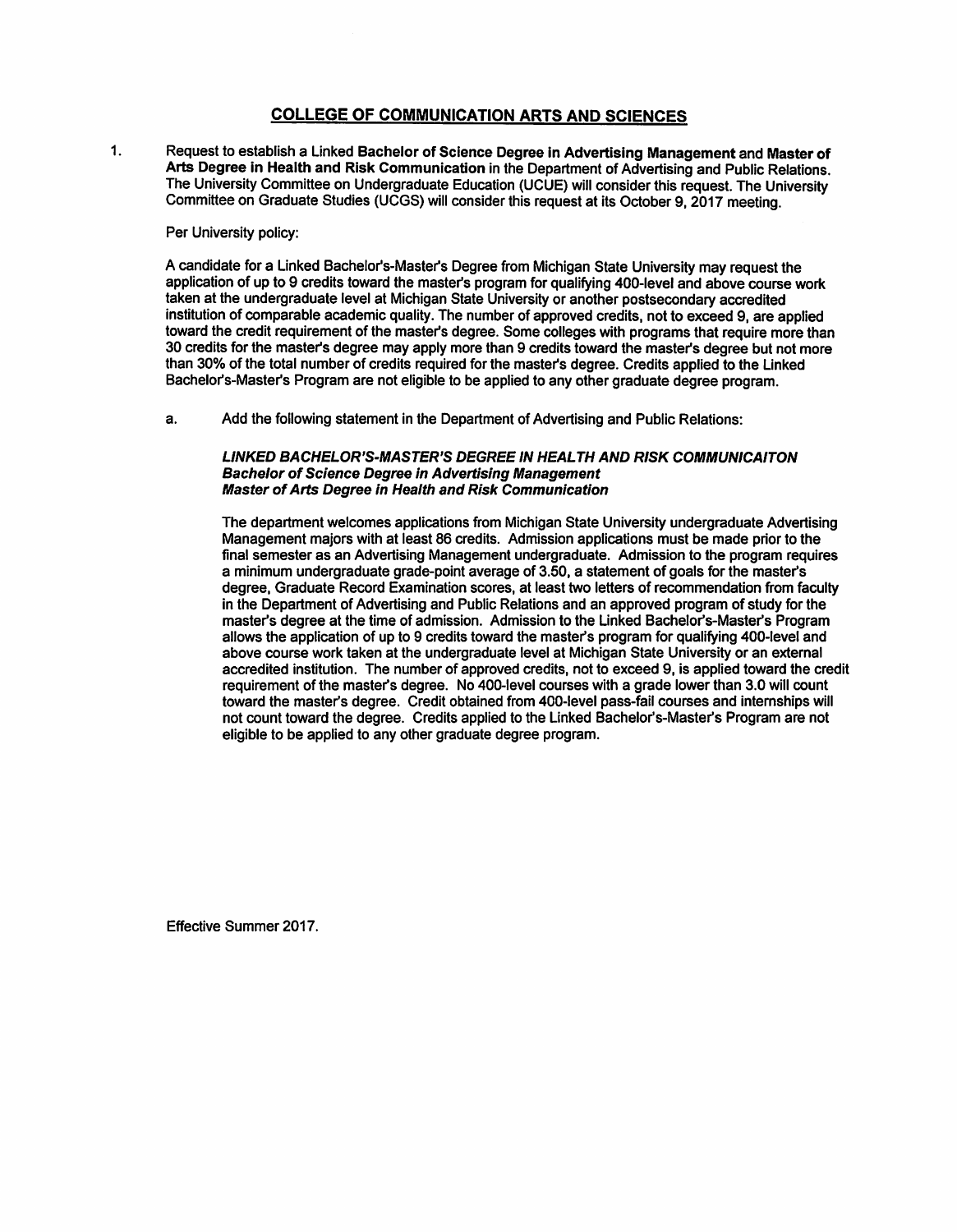MSU RO: Academic Programs - View a Program

https://reg.msu.edu/Forms/AcademicPrograms/ProgView.aspx?Prog...

# $\sqrt{2}$

Michigan State University Office of the Registrar

## Main Menu

(ProgramsMenu.aspx)

| Program Name: Health and Risk Communication -<br><b>Advertising Management</b><br>Degree: LINKBSMA<br>Sequence Number: 1                                                                                                                                                                                                        | Program Request ID: 3535              |  |  |
|---------------------------------------------------------------------------------------------------------------------------------------------------------------------------------------------------------------------------------------------------------------------------------------------------------------------------------|---------------------------------------|--|--|
| Effective Dates: Summer 2018 - Open<br><b>Status: Interim</b><br><b>Initial Action: New</b>                                                                                                                                                                                                                                     |                                       |  |  |
|                                                                                                                                                                                                                                                                                                                                 | Requested Date: 8/14/2017 10:00:17 AM |  |  |
| 1. Department/School/College:                                                                                                                                                                                                                                                                                                   |                                       |  |  |
| 10158  College of Communication Arts and Sciences                                                                                                                                                                                                                                                                               |                                       |  |  |
| 2. Name of Program:                                                                                                                                                                                                                                                                                                             |                                       |  |  |
| Health and Risk Communication / Advertising Management $Linkecl$                                                                                                                                                                                                                                                                |                                       |  |  |
| 3. Name of Degree:                                                                                                                                                                                                                                                                                                              |                                       |  |  |
| LINKBSMA                                                                                                                                                                                                                                                                                                                        |                                       |  |  |
| 4. Type of Program:                                                                                                                                                                                                                                                                                                             |                                       |  |  |
| Major                                                                                                                                                                                                                                                                                                                           |                                       |  |  |
| 5. Effective Start Semester:                                                                                                                                                                                                                                                                                                    |                                       |  |  |
| Summer 2018                                                                                                                                                                                                                                                                                                                     |                                       |  |  |
| 6. Target student audience for the program:                                                                                                                                                                                                                                                                                     |                                       |  |  |
| Advertising Management undergraduates with high graduate student potential.                                                                                                                                                                                                                                                     |                                       |  |  |
| 7. Enrollment:                                                                                                                                                                                                                                                                                                                  |                                       |  |  |
| What is the expected enrollment per year: 5                                                                                                                                                                                                                                                                                     |                                       |  |  |
| What is the minimum enrollment acceptable: 1                                                                                                                                                                                                                                                                                    |                                       |  |  |
| 8. Source of budget for the program:                                                                                                                                                                                                                                                                                            |                                       |  |  |
| To align academic planning and curricular change, ALL requests for NEW funds must be included in the<br>College's annual planning letter. Provost approval of new funds and the effective date for the new program<br>must align. If funding is not approved, then the program request will not be forwarded to Faculty Senate. |                                       |  |  |
| Internal reallocation                                                                                                                                                                                                                                                                                                           |                                       |  |  |
|                                                                                                                                                                                                                                                                                                                                 |                                       |  |  |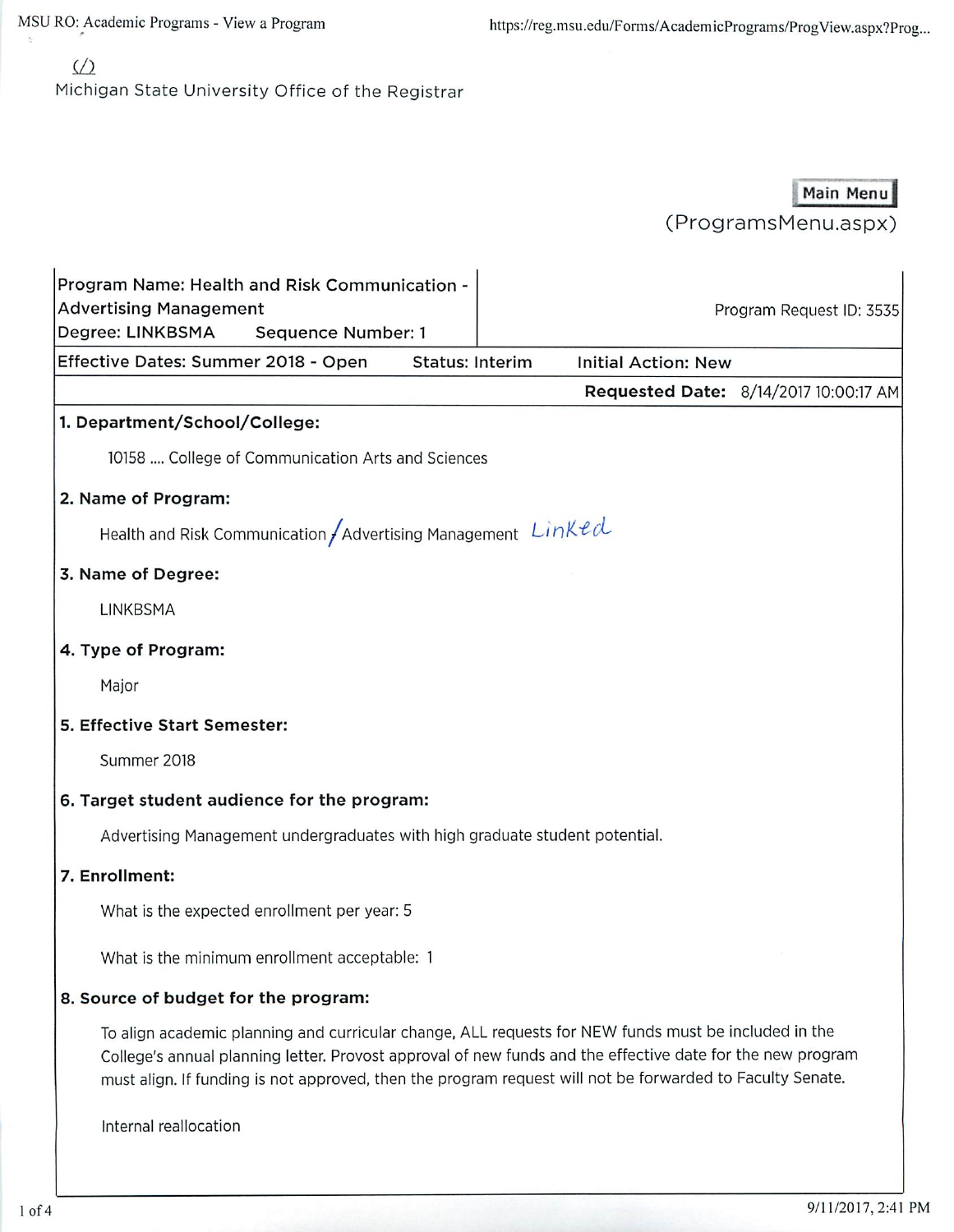If new funds, was this request included in the College's annual planning letter? Indicate yes or no. If no, then this is a department or college fund reallocation (If the program is implemented, no additional resources are required.).

## 9. Projected Costs as compared to other programs in unit:

Same

### 10. Staff requirement:

How many additional staff will be required: 0

Who will provide the primary instruction. Describe any external linkages (industry, government, etc.):

### 11. Will additional equipment be required:

Approximate cost: 0

Source of funding:

### 12. Will additional library materials be required:

Approximate cost: 0

Source of funding:

### 13. Will additional space be required:

Type:

Approximate amount:

## 14. If the program requirements contain a named concentration, do you wish for the concentration to be noted on the student's transcript?:

**No** 

### **15. Detailed Description:**

Effective Fall 2017, the Department of Advertising and Public Relations split the Advertising BA degree into two degrees: BA in Advertising Creative and BS in Advertising Management. Both undergraduate programs are linked with the College level MA in Health and Risk Communication. When we processed the curriculum changes during the 2016-2017 academic year, we failed to ADD a new Linked program for the Advertising Management BS degree, so we wish to do that now, as follows:

### **Bachelor of Science Degree in Advertising Management**

## Master of Arts Degree in Health and Risk Communication

The department welcomes applications from Michigan State University undergraduate Advertising Management majors with at least 86 credits. Admission applications must be made prior to the final semester as an Advertising Management undergraduate. The number of students admitted to this linked program will be limited by availability. Admission to the program requires a minimum undergraduate grade-point average of 3.50, a statement of goals for the master's degree, Graduate Record Examination scores, at least two letters of recommendation from faculty in the Department of Advertising and Public Relations or Health and Risk Communication faculty, a resume, and an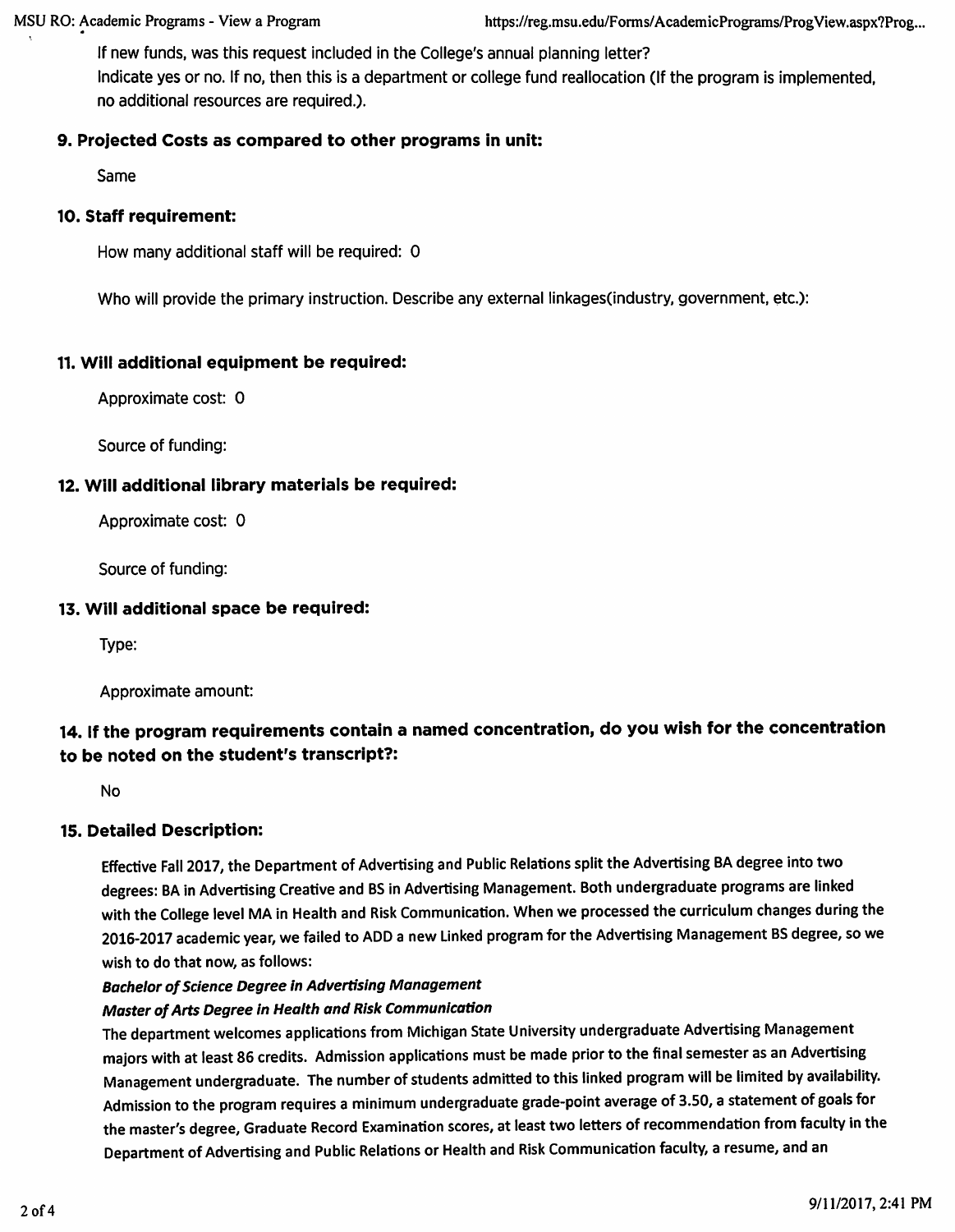approved program of study for the master's degree at the time of admission. It is recommended that students complete a special topic in the area of health and risk communication through COM 399 Special Topics. Admission to the Linked Bachelor's-Master's Program allows the application of up to 9 credits toward the master's program for qualifying 400-level and above course work taken at the undergraduate level at Michigan State University or an external accredited institution. The number of approved credits, not to exceed 9, are applied toward the credit requirement of the master's degree. No 400-level courses with a grade lower than 3.0 will count toward the master's degree. Credit obtained from 400-level pass-fail courses and internships will not count toward the degree. Credits applied to the Linked Bachelor's-Master's Program are not eligible to be applied to any other graduate degree program.

### 16. Are there admissions requirements for this program?:

Grade or grade-point average requirements and if so in which course(s), portfolio requirement, audition, essay, etc. If there are not admission requirements other than those required by the University policy indicate "none". Admission to the program requires the following: a minimum cumulative GPA of 3.5 based on all courses taken at MSU, and a recommended background course of COM 399, Special Topics, in a Health or Risk Communication area. Students must follow the current application process for admission found online at the program website which includes: 1) MSU transcript, 2) Academic Statement, 3) Personal Statement, 4) Graduate Records Examination, 5) two letters of recommendation from Advertising or Health & Risk Communication faculty members and 6) a resume. Admission to the Linked Bachelor's-Master's program allows the application of up to 9 credits toward the master's program for qualifying 400-level and above course work taken at Michigan State University. No 400 level courses with a grade lower than 3.0 will count toward the MA degree. Credit obtained from 400 level pass/fail courses and internships will not count toward the degree. The number of approved credits (from 7 to 9 credits not to exceed 9 credits), is applied toward the credit requirements of the master's degree. Students admitted to this program must complete all the requirements for both their undergraduate and graduate degrees to earn their Masters in Health & Risk Communication.

### DEPARTMENT LEVEL APPROVAL STATUS

Approved: College of Communication Arts and Sciences 9/11/2017 8:38:45 AM by Linda Good for Lucinda Davenport, Acting Assistant Dean

## COLLEGE LEVEL APPROVAL STATUS

Approved: College of Communication Arts and Sciences 9/11/2017 8:44:01 AM by Ann Hoffman for Prabu David, Dean

Call us: (517) 355-3300

Contact Information (/contact.aspx) | Site Map (/sitemap.aspx) | Privacy Statement (/privacy.aspx) |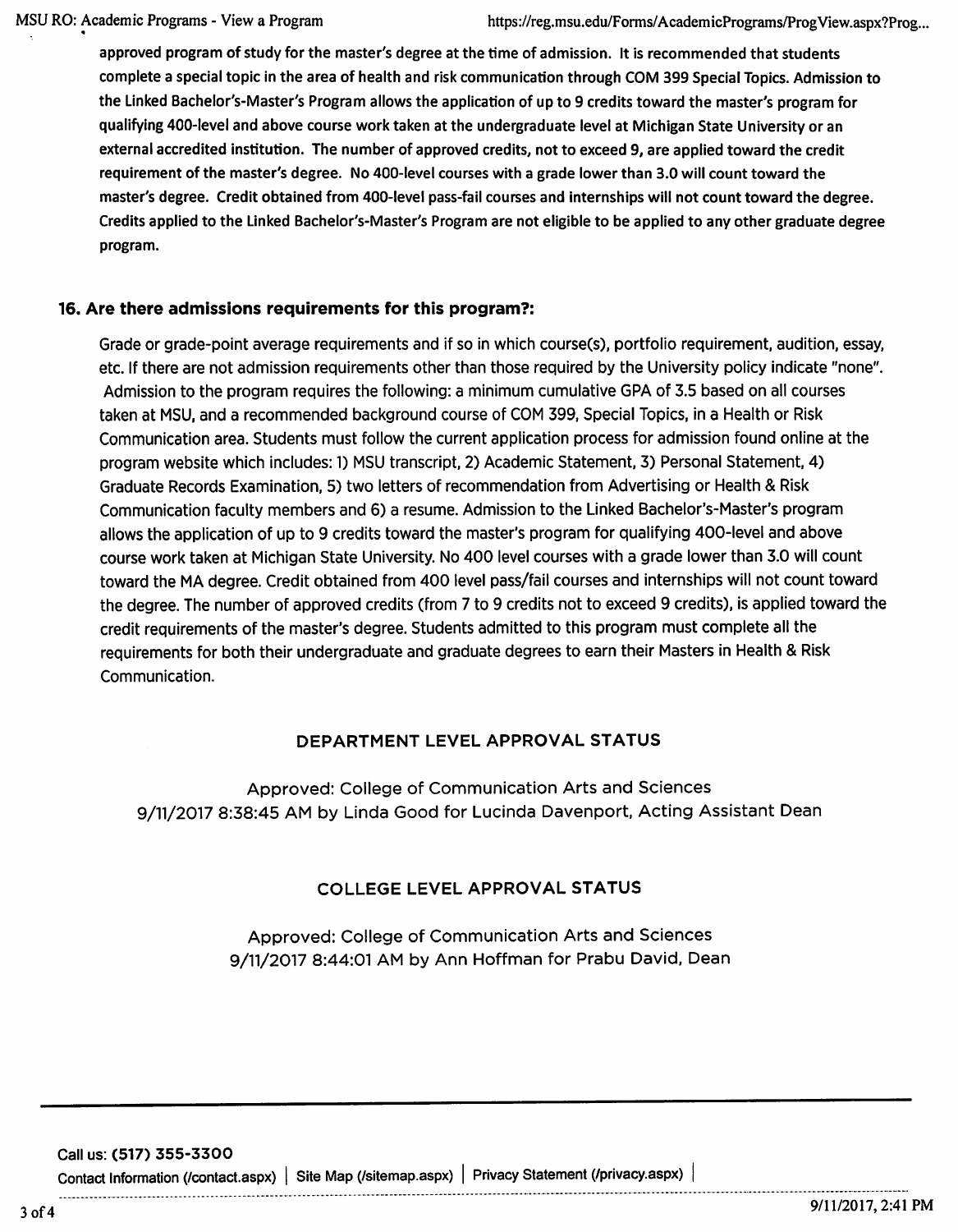## Site Accessibility (/siteaccessibility.aspx#)

Call MSU: (517) 355-1855 | Visit: msu.edu (http://msu.edu) MSU is an affirmative-action, equal-opportunity employer. | Notice of Nondiscrimination (http://oie.msu.edu) SPARTANS WILL. | © Michigan State University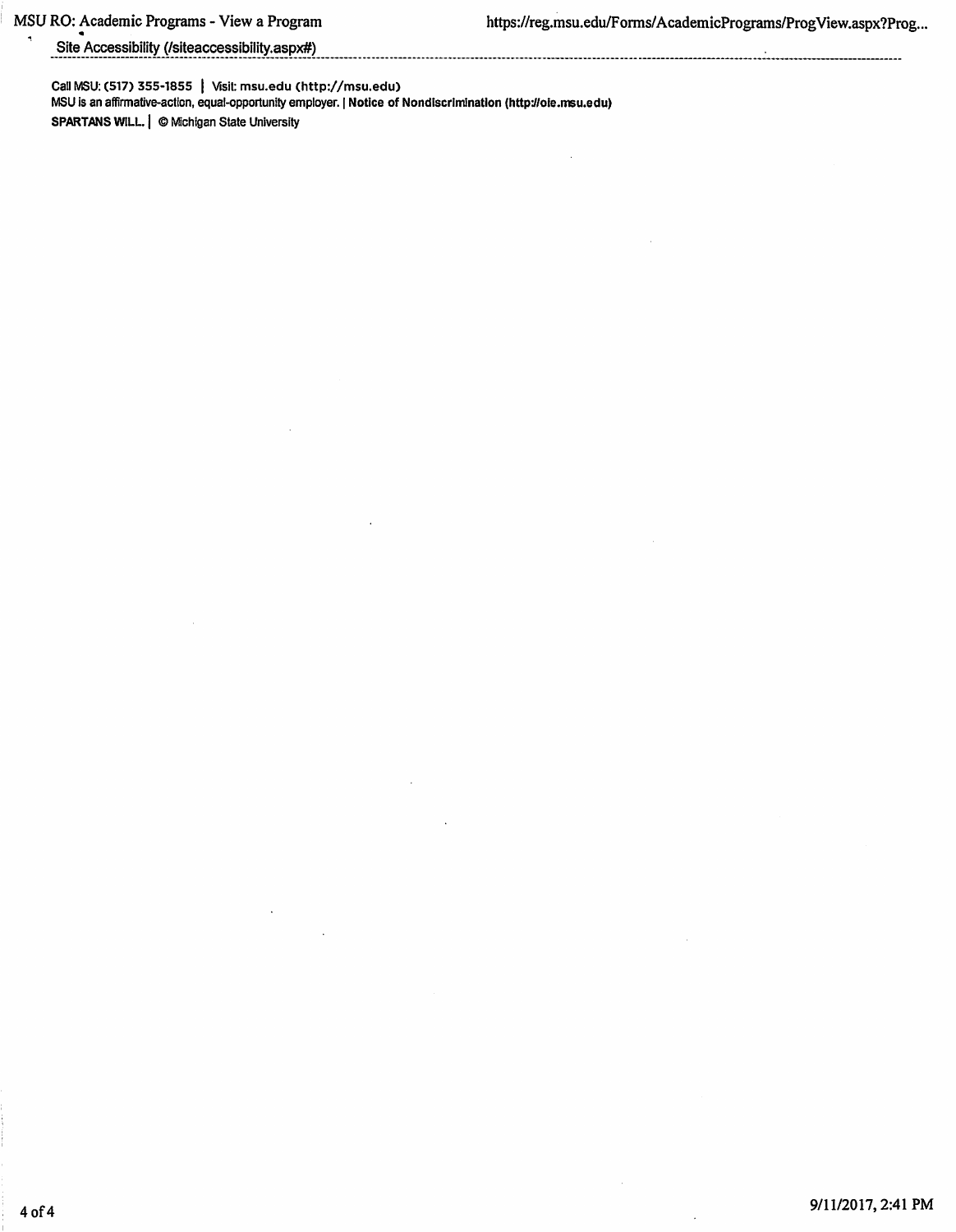### **LINKED BACHELOR'S-MASTER'S DEGREE IN HEALTH AND RISK COMMUNICATION**

#### **Bachelor of Arts Degree in Advertising** Master of Arts Degree in Health and Risk Communication

The department welcomes applications from Michigan State University undergraduate Advertising majors with at least 86 credits. Admission applications must be made prior to the final semester as a Advertising undergraduate. The number of students admitted to this linked program will be limited by availability. Admission to the program requires a minimum undergraduate grade-point average of 3.50, a statement of goals for the master's degree, Graduate Record Examination scores, at least two letters of recommendation from faculty in the Department of Advertising and Public Relations or Health and Risk Communication faculty, a resume, and an approved program of study for the master's degree at the time of admission. It is recommended that students complete a special topic in the area of health and risk communication through COM 399 Special Topics. Admission to the Linked Bachelor's-Master's Program allows the application of up to 9 credits toward the master's program for qualifying 400-level and above course work taken at the undergraduate level at Michigan State University or an external accredited institution. The number of approved credits, not to exceed 9, is applied toward the credit requirement of the master's degree. No 400-level courses with a grade lower than 3.0 will count toward the master's degree. Credit obtained from 400-level pass-fail courses and internships will not count toward the degree. Credits applied to the Linked Bachelor's-Master's Program are not eligible to be applied to any other graduate degree program.

 $Instrf$   $()$ 

DRAFT

1